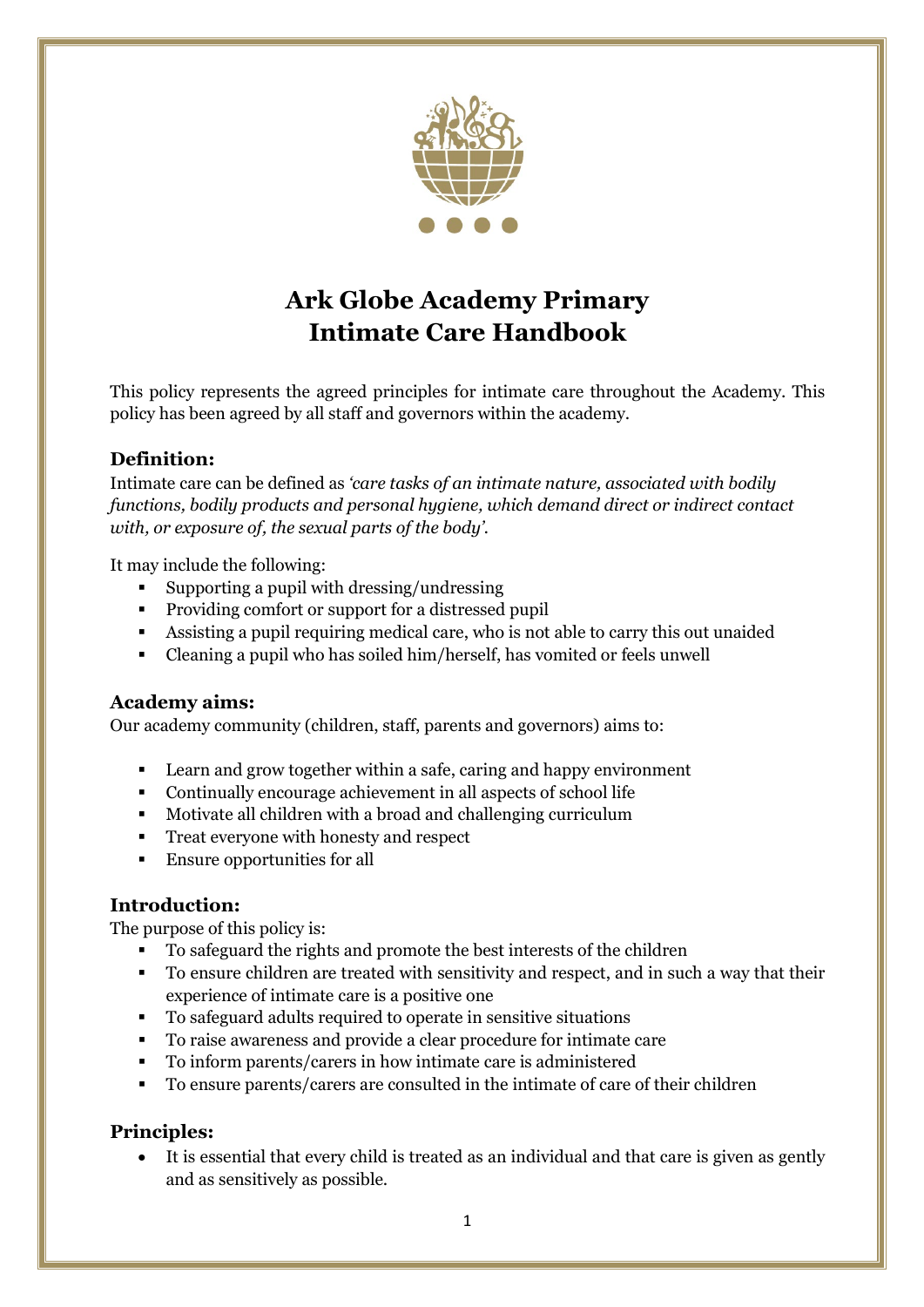- As far as possible, the child should be allowed to exercise choice and should be encouraged to have a positive image of his/her own body.
- It is important for staff to bear in mind how they would feel in the child's position. Given the right approach, intimate care can provide opportunities to teach children about the value of their own bodies, to develop their safety skills and to enhance their self-esteem.
- Parents and staff should be aware that matters concerning intimate care will be dealt with confidentially and sensitively and that the young persons' right to privacy and dignity is maintained at all times.

## **Supporting dressing/undressing**

Sometimes it will be necessary for staff to aid a child in getting dressed or undressed particularly in the Early Years Foundation Stage. Staff will always encourage children to attempt undressing and dressing unaided.

## **Providing comfort or support for a distressed pupil**

Children may seek physical comfort from staff (particularly children in the Early Years). Where children require physical support, staff need to be aware that physical contact must be kept to a minimum and be child initiated. When comforting a child or giving reassurance, the member of staff's hands should always be seen and a child should not be positioned close to a member of staff's body, which could be regarded as intimate. If physical contact is deemed to be appropriate staff must provide care which is suitable to the age, gender and situation of the child. If a child touches a member of staff in a way that makes him/her feel uncomfortable this can be gently but firmly discouraged in a way which communicates that the touch, rather than the child, is unacceptable.

#### **Medical procedures**

If it is necessary for a child to receive medicine during the school day, parents must fill out a permission form from the school office and discuss their child's needs with a member of staff before the school agrees to administer medicines or medical care. It must be made clear to parents that staff administration of medicines is voluntary. Any member of staff giving medicine to a pupil should check:

- The pupil's name
- Written instructions provided by parents or doctor
- Prescribed dose
- **Expiry date**

Before giving the medicine, the appropriate dosage should be cross-checked and agreed with another member of staff.

Particular attention should be paid to the safe storage, handling and disposal of medicines. The Primary Principal has prime responsibility for the safe management of medicines kept at school. This duty derives from the Control of Substances Hazardous to Health Regulations 2002 (COSHH).

Academy staff are also responsible for making sure that anyone in school is safe. Medicines should generally be kept in a secure place, not accessible to pupils but arrangements must be in place to ensure that any medication that a pupil might need in an emergency is readily available.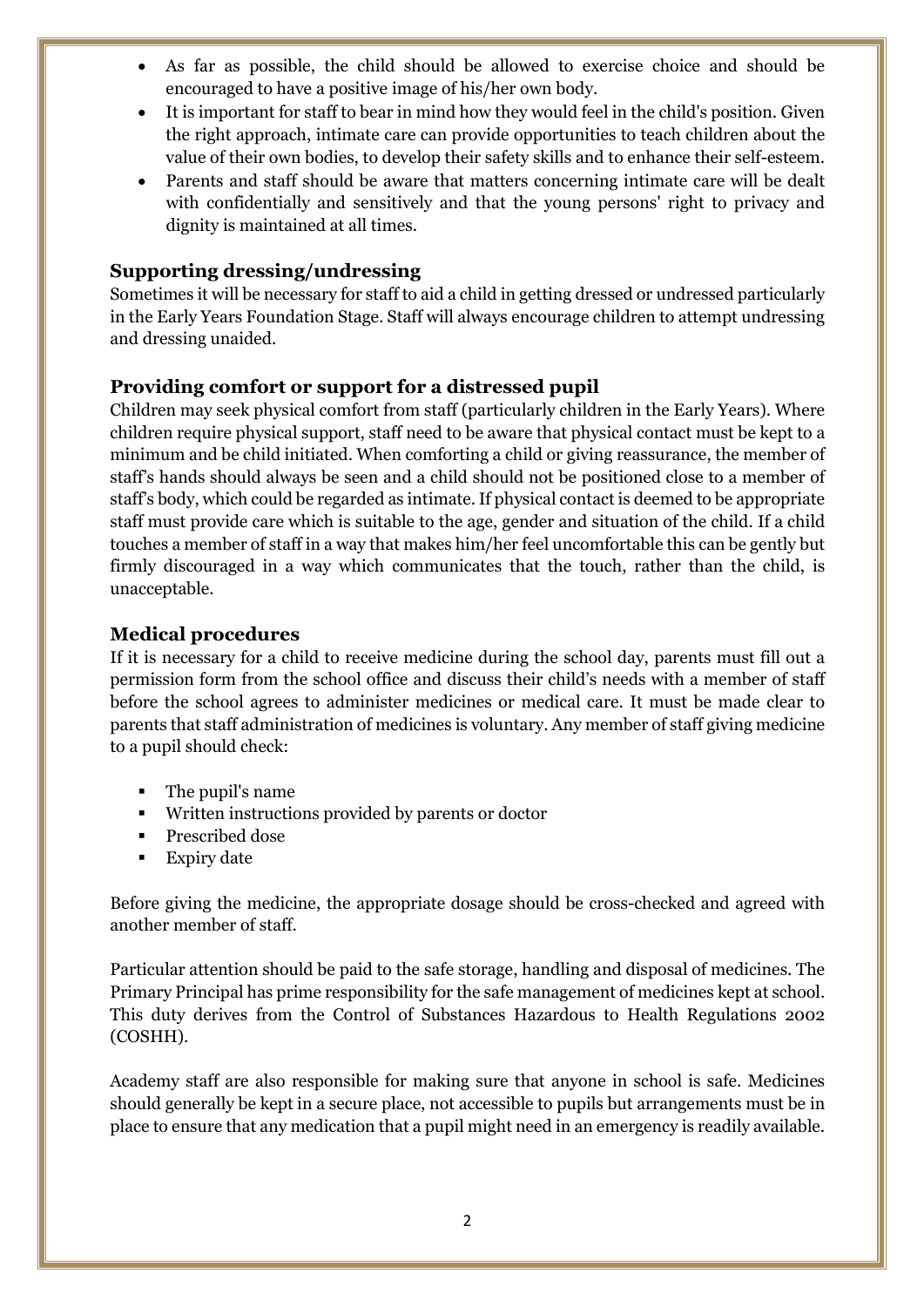# **Soiling**

If a child soils him/herself in school, a professional judgement has to be made whether it is appropriate to change the child in school, or request the parent/carer to collect the child for changing. In either circumstance, the child's needs are paramount and he/she should be comforted and reassured throughout.

The following guidelines outline our procedures, but we will also seek to make age-appropriate responses.

- The child will be given the opportunity to change his/her underwear in private and carry out this process themselves.
- The school will have a supply of wipes, clean underwear and spare uniform for this purpose. (A supply of clean underwear and spare uniforms are available in the office).
- If a child is not able to complete this task unaided, school staff will attempt to contact the parents to inform them of the situation.
- If the parent or another suitable adult is able to come to school within an appropriate period, the child will be accompanied and supported by a staff member until they arrive. This avoids any further distress and preserves dignity.
- If the emergency contact cannot attend, school will seek verbal permission for staff to change the child. This permission will be sought on each occasion that the child soils him or herself when consent has not already been given in writing.
- If none of the contacts can be reached the Primary Principal is to be consulted and the decision taken on the basis of loco-parentis and our duty of care to meet the needs of the child.
- The staff member of Staff who assists the pupil with intimate care will follow Child Protection/Safeguarding Guidelines.

Children are not left on their own whilst waiting for a parent to arrive, an adult will stay with them, giving comfort and reassurance. The child will be dressed at all times and never left partially clothed. If put in an impossible situation where the child is at risk, staff will act appropriately and may need to come into some level of physical contact in order to aid the child.

When touching a child, staff should always be aware of the possibility of invading a child's privacy and will respect the child's wishes and feelings. If a child needs to be cleaned, staff will make sure that:

- Protective gloves are worn
- The procedure is discussed in a friendly and reassuring way with the child throughout the process
- The child is encouraged to care for him/herself as far as possible
- Physical contact is kept to the minimum possible to carry out the necessary cleaning.
- Privacy is given appropriate to the child's age and the situation
- All spills of vomit, blood or excrement are wiped up and flushed down the toilet and the area is sanitised
- Any soiling that can be, is flushed down the toilet
- Soiled clothing is put in a plastic bag, unwashed, and sent home with the child
- Any dirty nappies are disposed off in the nappy bin provided by the school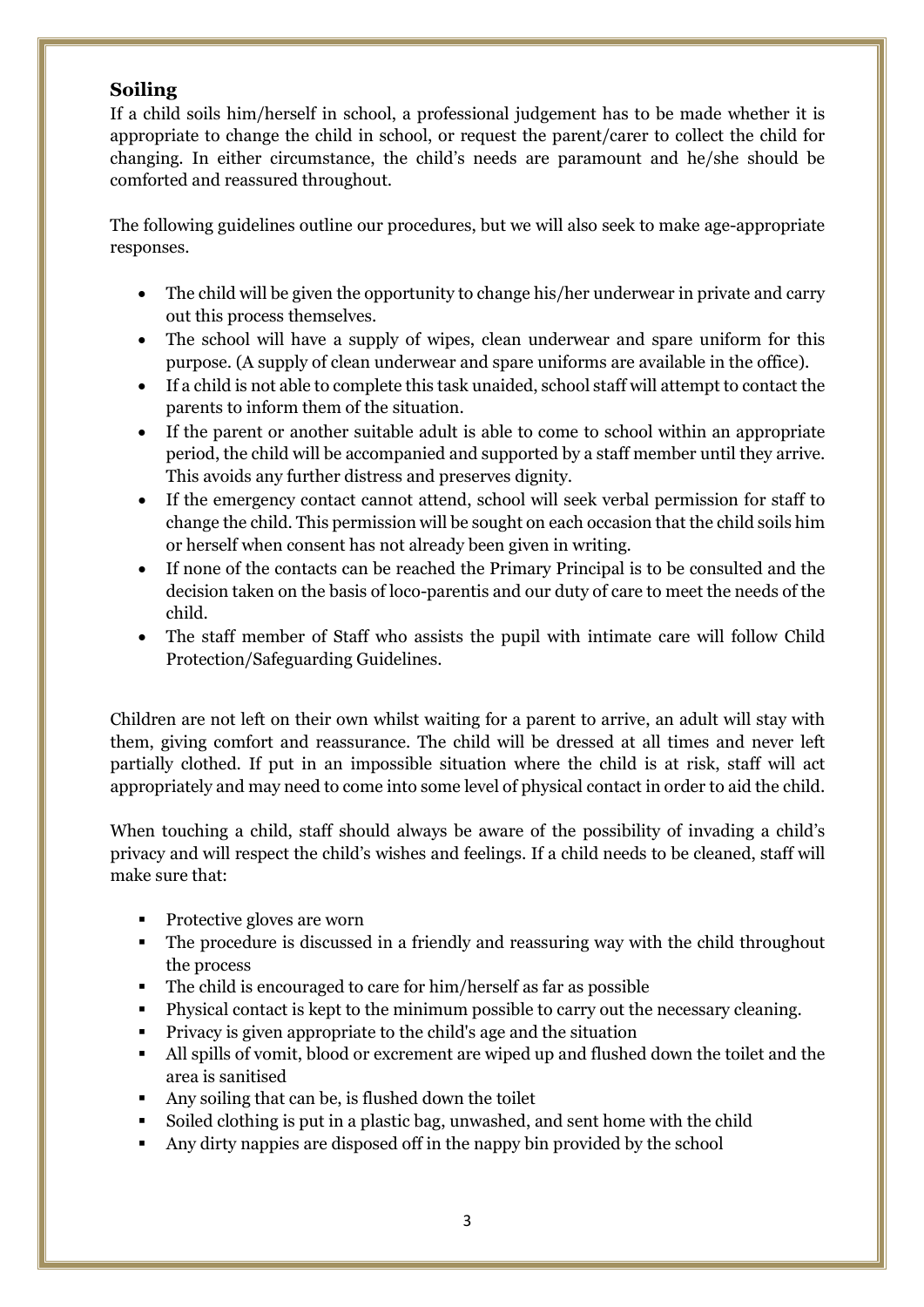#### **Hygiene**

All staff must be familiar with normal precautions for avoiding infection, must follow basic hygiene procedures and have access to protective, disposable gloves provided by the school.

#### **Protection for staff**

Members of staff need to have regard to the danger of allegations being made against them and take precautions to avoid this risk. These should include:

- Gaining a verbal agreement from another member of staff that the action being taken is necessary
- Allow the child, wherever possible, to express a preference to choose his/her carer and encourage them to say if they find a carer to be unacceptable
- Allow the child a choice in the sequence of care
- Be aware of and responsive to the child's reactions

## **Safeguards for children**

There is an obligation on local authorities to ensure that staff who have substantial, unsupervised access to children undergo police checks. All staff at Ark Globe Academy are DBS checked on application and cannot undertake tasks within school until all checks are completed satisfactorily. The DBS's aim is to help organisations in the public, private and voluntary sectors by identifying candidates who may be unsuitable to work with children or other vulnerable members of society. Personal and professional references are also required and unsuitable candidates are not permitted to work within the school.

All those working with children should be closely supervised throughout a probationary period and should only be allowed unsupervised access to children once this has been completed to their supervisor's satisfaction.

It is not appropriate for volunteers or temporary staff to carry out intimate care procedures. Students should only do so under the supervision of a trained member of staff, following consultation with the student's college supervisors.

**Date:** October 2021

**Review Date:** October 2022